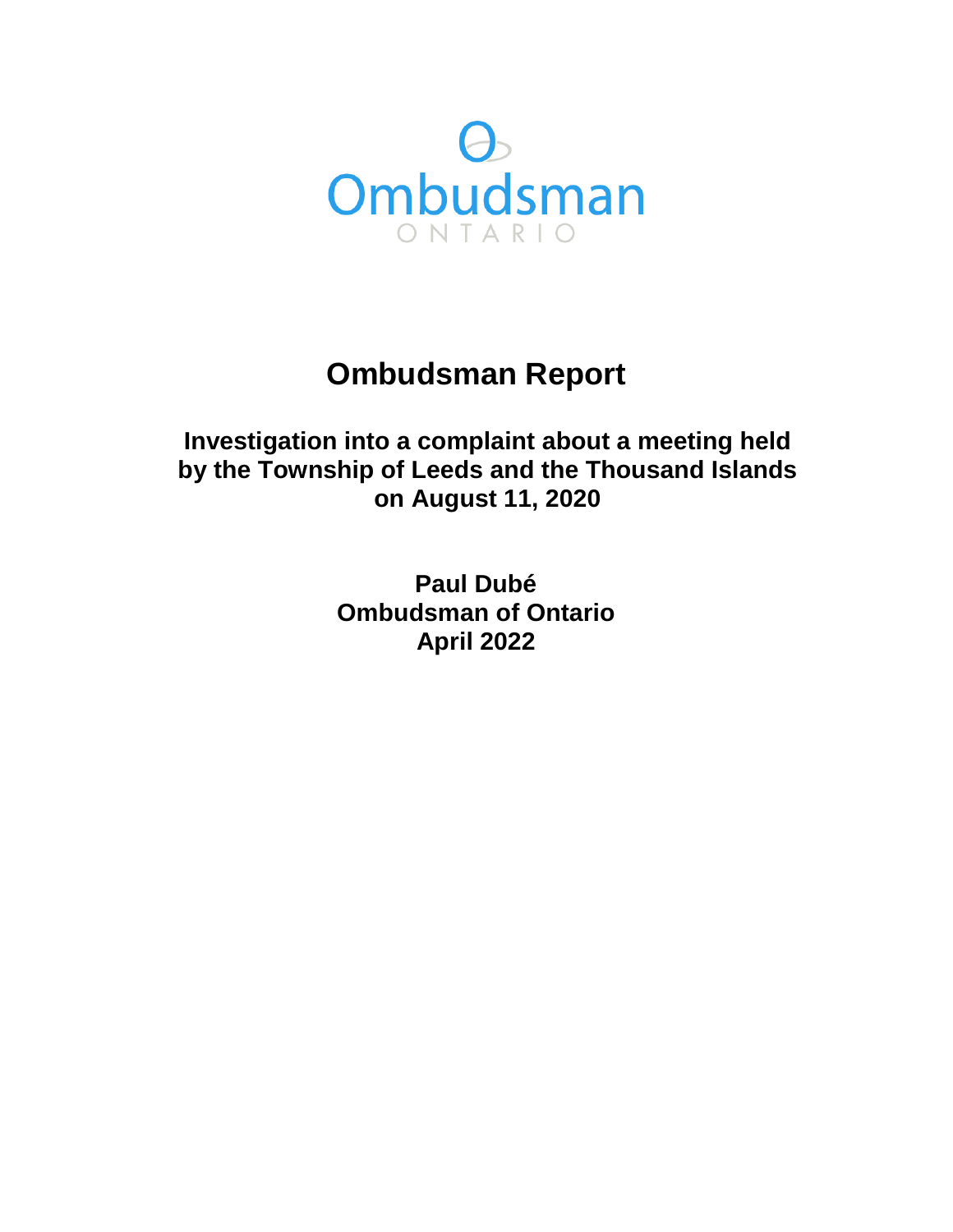# **Complaint**

**1** My Office received a complaint about a closed meeting held by council for the Township of Leeds and the Thousand Islands (the "Township") on August 11, 2020. The complaint concerns an alleged improper discussion and vote in closed session about the results of a confidential preliminary engineering study for a proposed internet broadband network.

# **Ombudsman jurisdiction**

- **2** Under the *Municipal Act, 2001*[1](#page-1-0) (the "Act"), all meetings of a council, local board, and committees of either must be open to the public unless they fall within prescribed exceptions.
- **3** As of January 1, 2008, the Act gives anyone the right to request an investigation into whether a municipality has complied with the Act in closing a meeting to the public. Municipalities may appoint their own investigator or use the services of the Ontario Ombudsman. The Act designates the Ombudsman as the default investigator for municipalities that have not appointed their own.
- **4** The Ombudsman is the closed meeting investigator for the Township of Leeds and the Thousand Islands.
- **5** In investigating closed meeting complaints, we consider whether the open meeting requirements in the Act and the municipality's governing procedures have been observed.
- **6** Since 2008, our Office has investigated hundreds of closed meetings in municipalities throughout Ontario. To assist municipal councils, staff, and the public, we have developed an online digest of open meeting cases. This searchable repository was created to provide easy access to the Ombudsman's decisions on, and interpretations of, the open meeting rules. Summaries of the Ombudsman's previous decisions can be found in the digest: www.ombudsman.on.ca/digest.

<span id="page-1-0"></span> $\overline{a}$ <sup>1</sup> SO 2001, c 25.



*Ombudsman Report Investigation into a meeting held by the Township of Leeds and the Thousand Islands April 2022*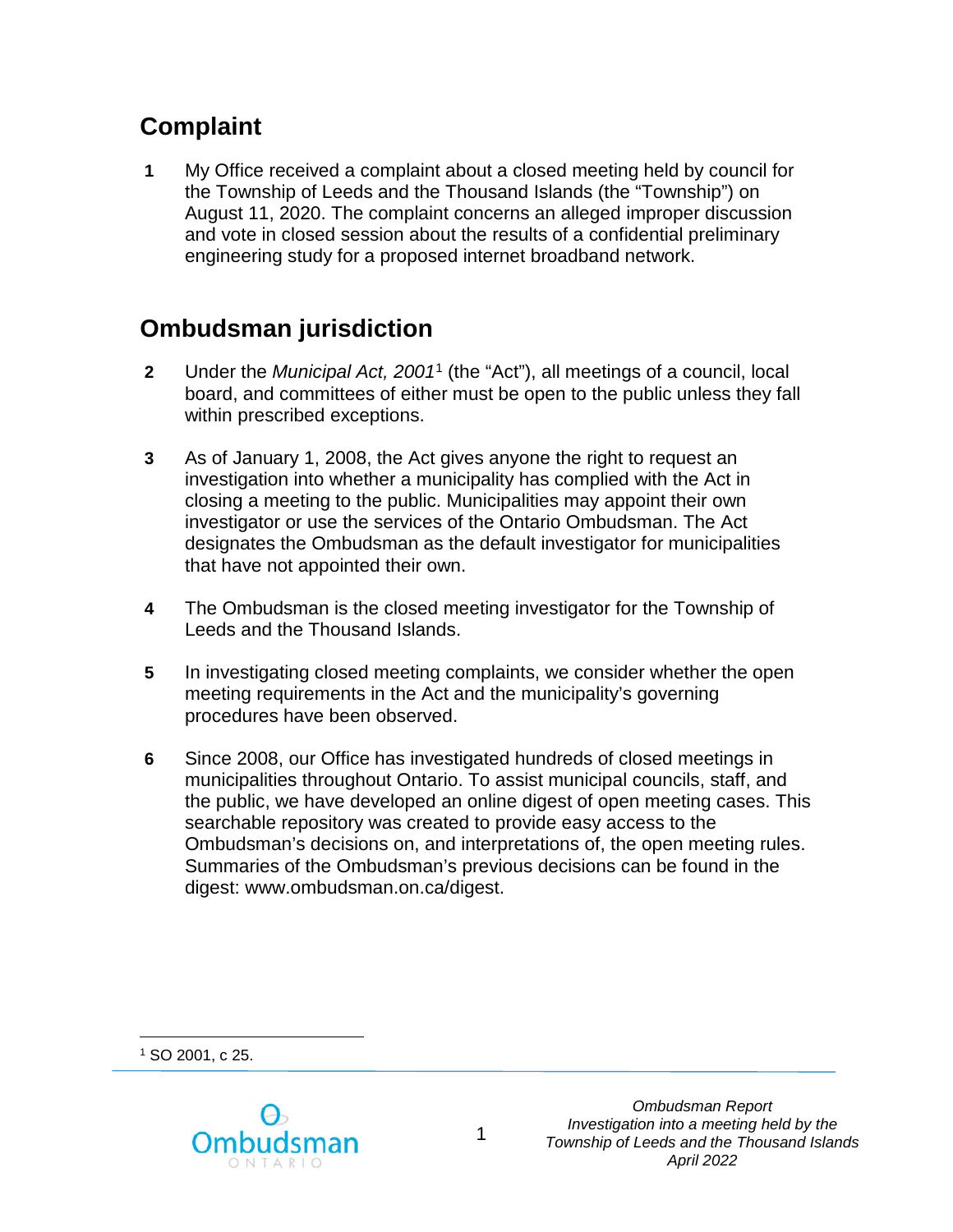## **Investigative process**

- **7** On June 9, 2021, we advised the Township of our intent to investigate the August 11, 2020 meeting.
- **8** Members of my Office's open meeting team reviewed relevant portions of the Township's by-laws and policies, as well as the Act. We reviewed the meeting records, including the agenda and minutes. We interviewed all members of council who were present at the August 11, 2020 meeting. We also interviewed the Chief Administrative Officer, the Director of Planning, the Director of Community and Business, and the Internet Broadband Working Group lead, who is a resident of the Township.
- **9** My Office received full co-operation in this matter.

## **Background**

- **10** In 2019, the Township decided to formally study how to implement highspeed internet throughout its territory, to address underserved areas and ensure reliable broadband network for the entire community. The Township formed a working group to lead this project, composed of a councillor, the Chief Administrative Officer, the Director of Planning, and the Internet Broadband Working Group lead.
- **11** Council approved funding for a study to determine the approximate cost and timeline to deliver broadband internet across the Township. The Township retained a company specializing in telecommunications network construction to prepare the study.
- **12** The study resulted in a report, which contained a roadmap for the implementation of a broadband internet network throughout the Township. The study report outlined costs and physical network details and presented a network design unique to the Township's topography. The study report also set out a sample rollout framework with priorities, budgets, business models, and schedules. Those details were intended to assist council in determining whether it could proceed with a public-private partnership to create a municipal internet utility.

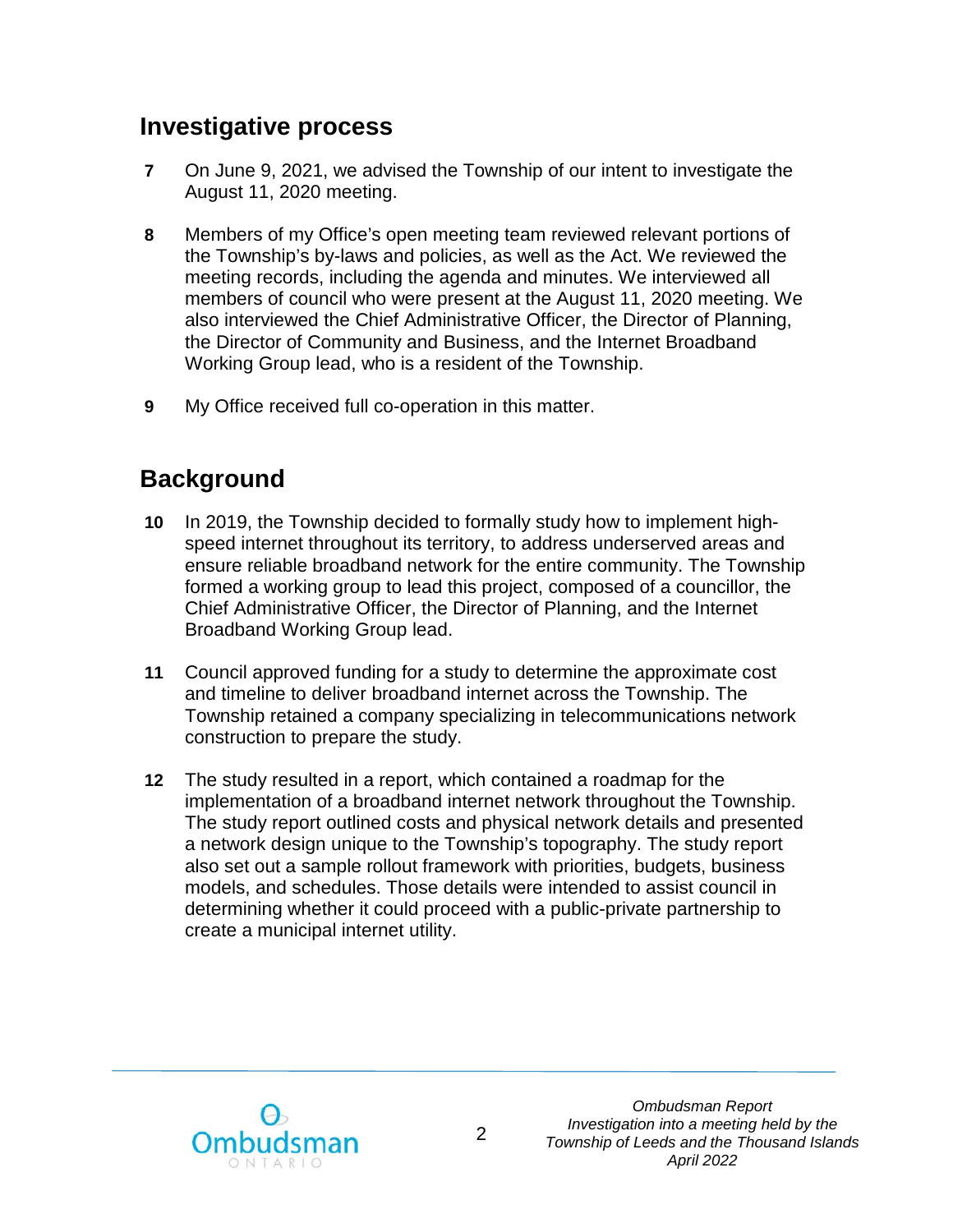## **August 11, 2020 council meeting**

- **13** Council held a special meeting on August 11, 2020 at 6:00 p.m. to discuss several matters, including the broadband project. The meeting took place virtually, with the working group lead and the Director of Planning both present. The broadband internet project was discussed three times during the meeting.
- **14** First, the working group lead presented a slideshow at approximately 6:35 p.m. in open session, outlining the broadband project history, its present status, and the next steps. This included information about submitting an application for funding to the province's Improving Connectivity for Ontario ("ICON") broadband project funding program, for which applications were due on August 20, 2020.
- **15** Later that evening, council reviewed, in open session, a planning report drafted by the Director of Planning. The planning report noted that the study report contained financial and proprietary information that would compromise partnership negotiations if made public. The planning report also discussed the ICON funding process. The planning report included a high-level summary of the study results, and a series of recommendations for council.
- **16** Around 7:40 p.m., council unanimously adopted those recommendations and voted to receive the planning report as information, recognize the importance of providing a reliable broadband network, accept the study results, and authorize staff to proceed with a request for proposals to seek a project partner and pursue funding options.
- **17** Council then resolved to go into closed session at 7:41 p.m., and, in relation to the broadband internet project, cited the exception at s. 239(2)(i) of the Act, which pertains to discussions about information provided to a municipality by a third party. No description of the general topic to be discussed was noted in the resolution.
- **18** In closed session, the working group lead presented the results of the study and council discussed the project and costs associated with moving forward.
- **19** Council also discussed the Township's application for ICON funding, including how much of a financial contribution from the Township that staff should indicate council would support, should the funding be received.

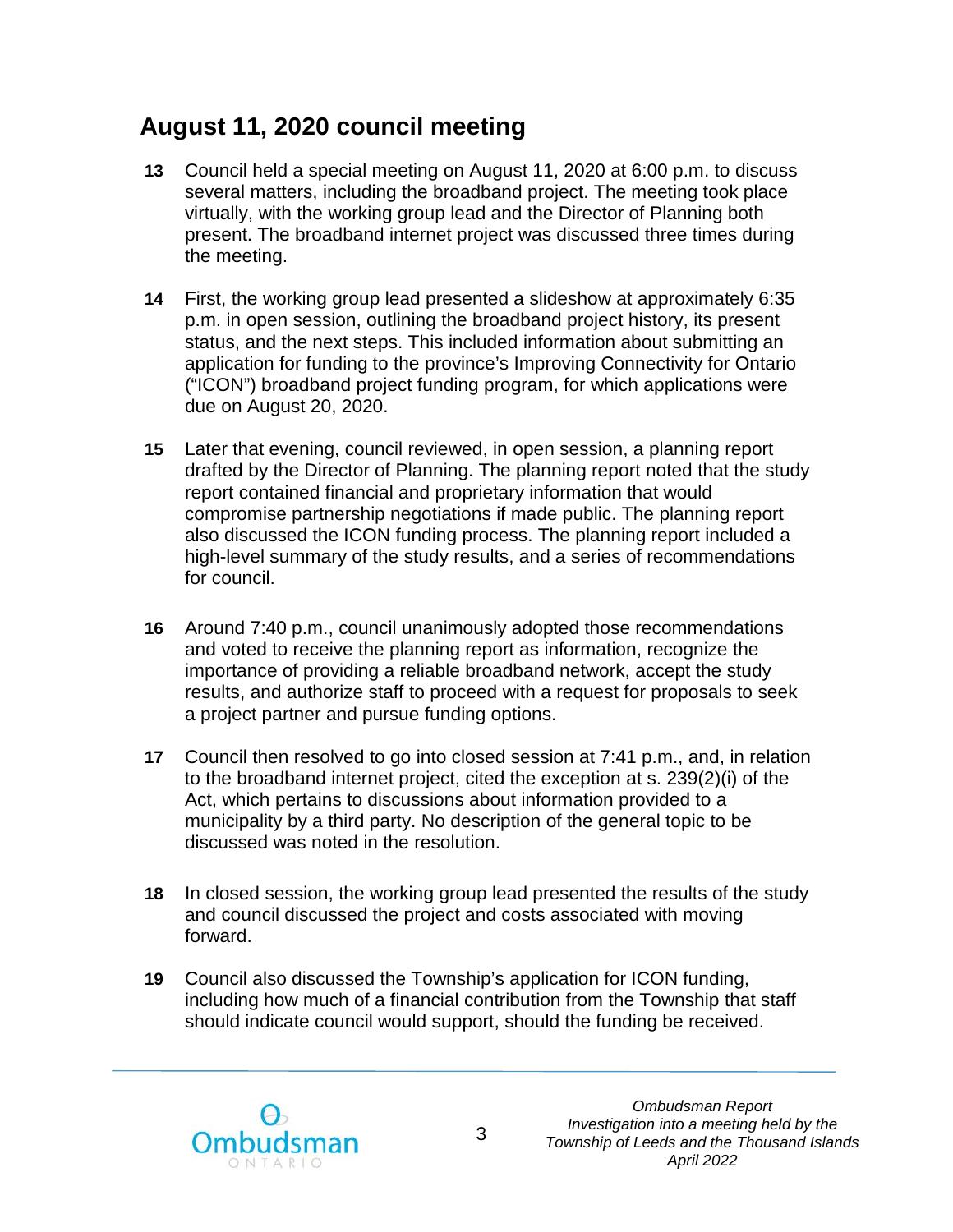- **20** Council returned to open session around 8:46 p.m. and did not mention the internet broadband project again before adjourning the meeting at 8:53 p.m.
- **21** The Township submitted an application for ICON funding on August 18, 2020, one week after the closed meeting. The application reflects a municipal contribution of \$3 million. We were told that council did not discuss the application further after the closed session on August 11, 2020.

# **Analysis**

**22** Our review indicates that during closed session, council discussed two subjects related to the broadband project: First, the information from the study about the network design, cost, and process, and second, the ICON application and the municipality's potential financial contribution to the project. Below, we assess whether each portion of the discussion was permitted to take place in a closed meeting.

### The study report

*Applicability of the exception for information supplied in confidence by a third party – s. 239(2)(i)* 

- **23** In its resolution to close the session, council cited the exception for information supplied in confidence by a third party, at s. 239(2)(i). The purpose of this exception is to protect confidential information about third parties, where the disclosure of confidential information could interfere with the competitive position of a third party in negotiations. $2$
- **24** While not binding on our Office, a review of decisions of the Information and Privacy Commissioner (the "IPC") can be instructive in determining if the exception at s. 2[3](#page-4-1)9(2)(i) applies to the information in the study report.<sup>3</sup> Consistent with the interpretations of the IPC, I am satisfied that the exception applies if the information discussed:
	- i. Falls into one of the listed types: Trade secret, scientific, technical, commercial, financial, or labour relations information;

<span id="page-4-1"></span><span id="page-4-0"></span> $\overline{a}$ <sup>2</sup> *Greater Sudbury (City of) (Re)*, 2021 ONOMBUD 10 at para 40, online: <https://canlii.ca/t/jfvt3>. <sup>3</sup> Order M-326, *Etobicoke (City) (Re)*, 1994 CanLII 6973 (ON IPC) [Order M-326], online: <http://canlii.ca/t/1rmhh>; Order PO-2018, *Ontario (Management Board Secretariat) (Re)*, 2002 CanLII 46420 (ON IPC), online: <http://canlii.ca/t/1r3k4>; Order PO-1763, *Ontario Lottery Corporation (Re)*, 2000 CanLII 20949 (ON IPC), online: <http://canlii.ca/t/1rd0x>.

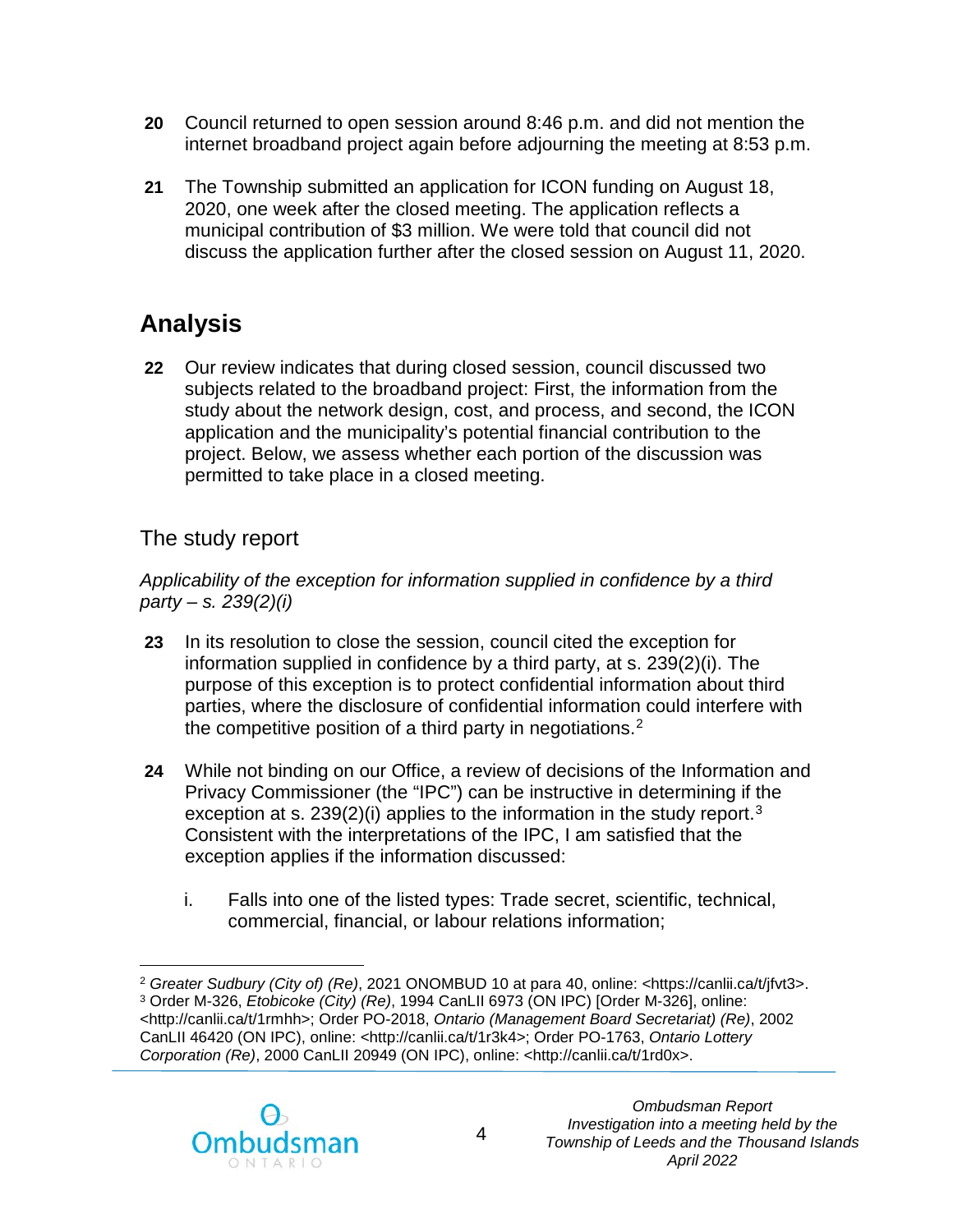- ii. Was supplied in confidence, whether explicitly or implicitly, to the municipality by a third party;
- iii. Relates and belongs to the third party, rather than the municipality; and
- iv. If disclosed, could reasonably be expected to cause harm, either by prejudicing significantly the competitive position or interfering significantly with the contractual or other negotiations of a person, group of persons or organization.
- **25** This exception is intended to protect confidential information belonging to a third party.<sup>4</sup> The information from the study report, which was discussed in closed session, related to information about the Township, and was provided by a company hired by the Township. The company, which specialized in telecommunications network construction, had no information of its own at stake. Rather, the Township, as the commissioner of the study, owned the information contained within it.
- **26** Accordingly, the third prong of the test is not satisfied. The exception at s. 239(2)(i) can therefore not apply.

#### *Applicability of the exception for information belonging to the municipality– s. 239(2)(j)*

- **27** Despite council not citing the "information belonging to the municipality" exception when going into closed session, we considered during our review whether this exception applied to the discussions about the study report and the ICON application.
- **28** For this exception to apply, a municipality must demonstrate that the discussion was about:
	- i. A trade secret, or financial, commercial, scientific or technical information;
	- ii. that belongs to the municipality or local board; and
	- $iii.$  has monetary value or potential monetary value.<sup>[5](#page-5-1)</sup>

<span id="page-5-1"></span><sup>5</sup> *Hamilton (City of) (Re)*, 2019 ONOMBUD 3 at para 48 [*Hamilton*], online: <https://canlii.ca/t/j2b49>.



<span id="page-5-0"></span> $\overline{a}$ <sup>4</sup> *St.-Charles (Municipality of) (Re)*, 2019 ONOMBUD 6 at para 29 [*St.-Charles*], online: <https://canlii.ca/t/j2p1h>.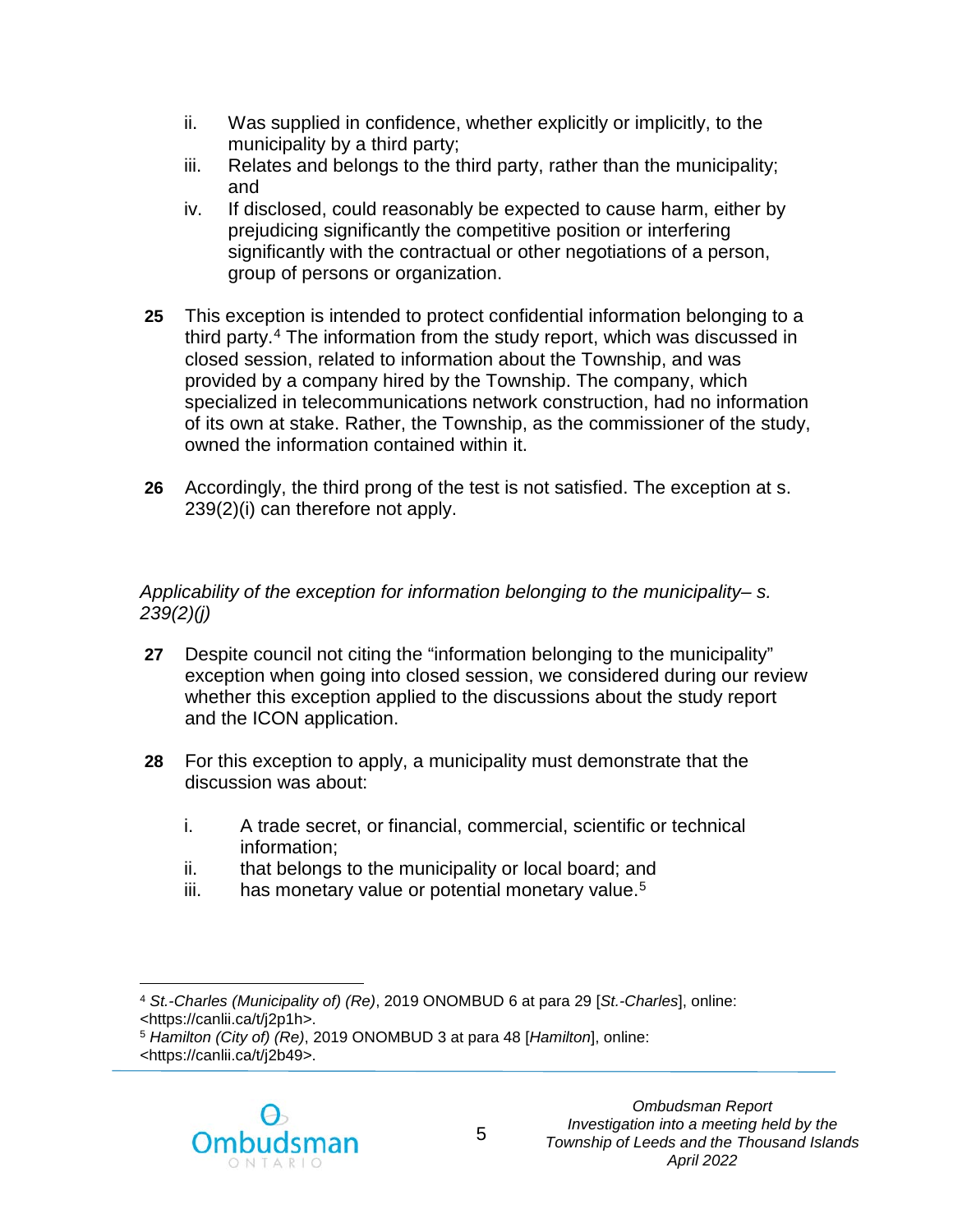- **29** As set out above, the first component of the discussion focused on the information contained within a study report that detailed the technical infrastructure plan and associated costs, as well as construction timelines and phases for seeking a project partner.
- **30** First, the study report contained information that fit the definitions of commercial, technical, and financial information.
- **31** "Commercial information" is information relating to the buying, selling or exchange of merchandise or services.<sup>6</sup> Council's discussion about the technical details of the study report, such as proposed phases of operations, construction timelines, and geographic priorities for network construction, included "commercial information".
- **32** "Technical information" is information usually prepared by a professional that describes the construction, operation or maintenance of a structure, process, equipment or thing.<sup>[7](#page-6-1)</sup> In this case, the study report was a preliminary engineering report containing information about building and operating an internet broadband network. This information fits within the definition of "technical information".
- **33** "Financial information" is information relating to the use or distribution of money, containing or referring to specific data.<sup>[8](#page-6-2)</sup> Council's discussion about certain specific elements from the study report, which included specific data related to the overhead costs of constructing the network, fit within the definition of "financial information".
- **34** Second, the Township commissioned a company specializing in telecommunications network construction to prepare the study for the Township. The information contained within the study and discussed by council belongs to the Township.
- **35** Third, the final prong of the test is whether the information discussed had monetary value or potential monetary value.<sup>[9](#page-6-3)</sup> Information that affects an organization's ability to secure contracts does not equate to information with a monetary value.<sup>10</sup> The record must have an intrinsic value  $-$  that is, it

<span id="page-6-4"></span><sup>10</sup> *Ibid* at paras 55-7.



<span id="page-6-0"></span> $\overline{a}$ <sup>6</sup> Order PO-3570, *Office of the Public Guardian and Trustee (Re)*, 2016 CanLII 4760 (ON IPC), online: <https://canlii.ca/t/gn7c4>.

<span id="page-6-1"></span><sup>7</sup> Order PO-1805, *Ontario Hydro (Re)*, 2000 CanLII 20800, online: <https://canlii.ca/t/1r24c>.

<span id="page-6-2"></span><sup>8</sup> Order PO-2010, *Ontario (Natural Resources) (Re)*, 2002 CanLII 46412, online:

<sup>&</sup>lt;https://canlii.ca/t/1r3jv>.

<span id="page-6-3"></span><sup>9</sup> *Hamilton*, *supra* note 5 at para 49.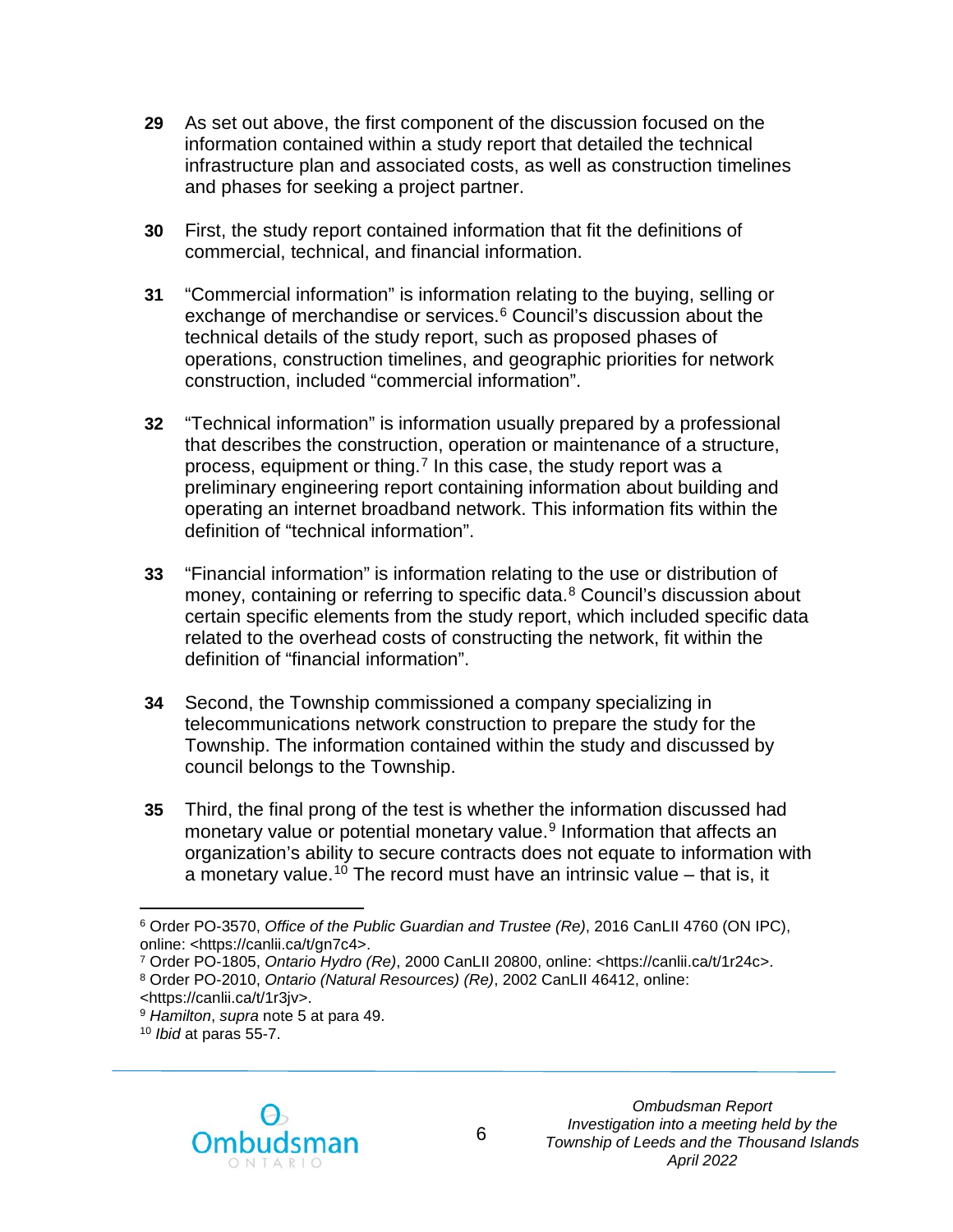must have a marketplace – which the organization would be deprived of should the record be disclosed.<sup>[11](#page-7-0)</sup>

- **36** In this case, the study report created a roadmap for how and where an internet broadband network could be installed to serve the Township. It specified important technical details and presented a network design unique to the Township's needs and geography.
- **37** Township officials told us that they had no intent to sell the information from the study report because they planned to build and operate the network with a partner. However, they were aware that the study report contained information that telecommunication companies in the area would consider valuable. They explained that private companies might be interested in purchasing the information in order to extend their networks to profitable parts of the Township.
- **38** Thus, the exception at s. 239(2)(j) applies to the part of the meeting where council discussed the contents of the study report related to the proposed municipal broadband network and associated utility.

The Improving Connectivity for Ontario (ICON) application

#### *Applicability of the exception for information belonging to the municipality – s. 239(2)(j)*

- **39** In order to fall within the scope of the exception at s. 239(2)(j) of the Act, the discussions relating to the ICON application and the municipality's potential financial contribution to the broadband project must also satisfy the test set out above, at paragraph 28.
- **40** The ICON funding application and the information about the Township's contribution to the broadband project comes within the definition of "financial information". The discussion about the amount of money the Township might contribute to the project, as well as the potential sums the Township might receive from ICON, related to distribution and use of money.
- **41** Furthermore, the financial contribution discussed related to the Township's financial position and the study report's suggested costs for the Township to proceed with its project. This information belongs to the Township.

<span id="page-7-0"></span> $\overline{a}$ <sup>11</sup> Order PO-2166, *Ontario (Natural Resources) (Re)*, 2003 CanLII 53917 (ON IPC) [Order PO-2166], online: <https://canlii.ca/t/1r16q>.

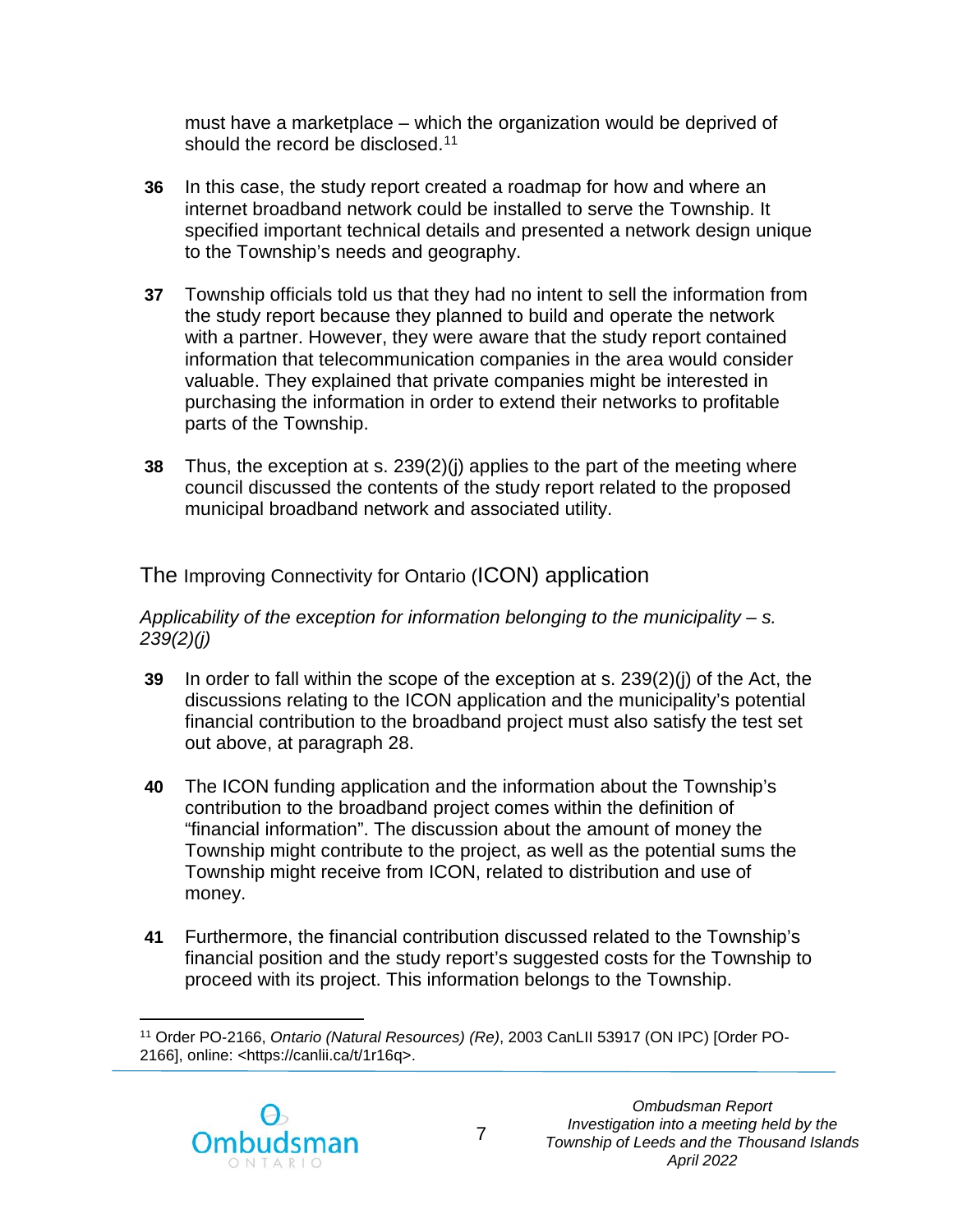- **42** However, the information discussed does not have any monetary value. As set out above, the test requires that the information have real or potential monetary value, such that disclosure would deprive the municipality of that value. Financial harm or adverse effects are not relevant considerations, nor is the cost incurred to create the record. [12](#page-8-0) Instead, in order for a matter to fit within this exception, the information must have monetary value, in that it could be sold to another party.
- **43** In response to a preliminary version of this report, the Township submitted that the information discussed about the ICON application had monetary or potential monetary value because, if disclosed, it could impact the municipality's financial position. The IPC has interpreted the phrase "monetary value or potential monetary value" in the context of freedom of information legislation and has found that such information must have a real or potential market. While not binding on my Office, a review of such decisions of the IPC can be instructive for my own analysis.
- **44** For example, in a decision about an appraisal report obtained by the Town of South Bruce Peninsula ahead of land sale negotiations, the IPC found that the appraisal report itself had no inherent monetary value as contemplated by this subsection.<sup>13</sup>
- **45** In another decision, a municipality had stopped providing businesses with waste collection services. It claimed that a list of those businesses had monetary value because the list could be sold to private waste collectors. The IPC found there was no evidence of any actual monetary value, as there was no evidence that the municipality intended to, or even could, sell the list. The requirement for information to have a real or potential market in order to be found to have "monetary value" has been applied consistently by the IPC for the last three decades.<sup>[14](#page-8-2)</sup>
- **46** There is no clear or potential monetary value in the numbers listed in the ICON application or in the amount that council indicated it would consider contributing to the project. I am not satisfied that the information about how

<span id="page-8-2"></span><sup>14</sup> See, for example, Order M-326, *supra* note 3; Order M-654, *supra* note 12; Order PO-2166, *supra* note 11; Order PO-3629, *supra* note 12.



<span id="page-8-0"></span> $\overline{a}$ <sup>12</sup> *Hamilton*, *supra* note 5 at paras 53-60. See also: Order M-326, *supra* note 3; Order M-654, *Metropolitan Separate School Board (Re)*, 1995 CanLII 6783 (ON IPC) [Order M-654], <https://canlii.ca/t/1rhzw>; Order PO-2166, *supra* note 11; Order PO-3629, *Ontario Power Generation (Re)*, 2016 CanLII 46208 (ON IPC) [Order PO-3629], online: <https://canlii.ca/t/gsmnl>.

<span id="page-8-1"></span><sup>13</sup> IPC, MO-2532, *Town of South Bruce Peninsula (Re)*, 2010 CanLII 38706 (ON IPC), online: <http://canlii.ca/t/2bkqp>.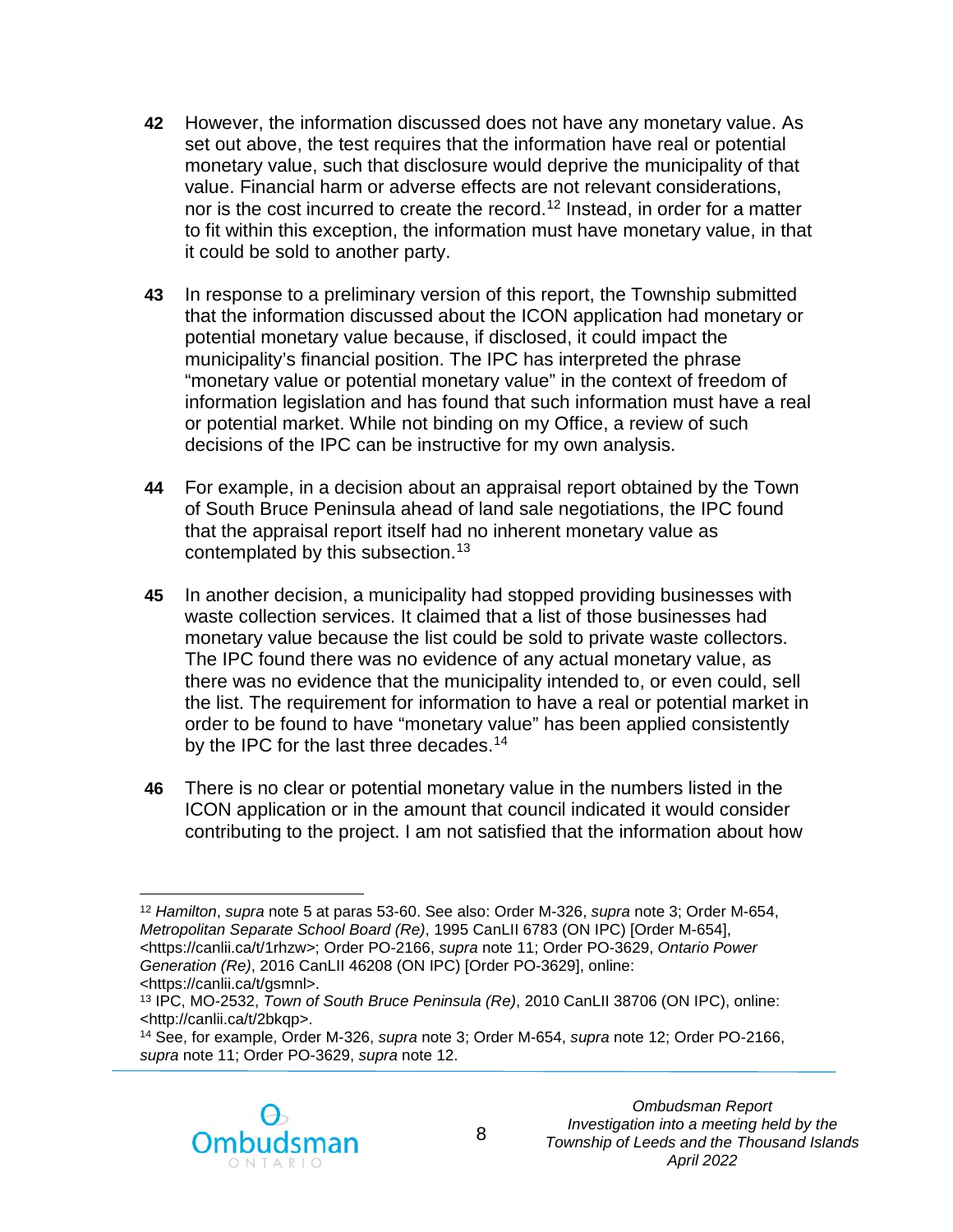much the Township might contribute to the internet broadband project has any intrinsic monetary value.

**47** The exception at s. 239(2)(j) is therefore not met.

#### *Applicability of the exception for plans and instructions for negotiations– s. 239(2)(k)*

- **48** Although the exception at s. 239(2)(k) was not cited by the Township to move into a closed session on August 11, 2020, a member of council told us during interviews that they believed this exception applied to the discussion about ICON funding.
- **49** Section 239(2)(k) of the Act allows discussions about plans and instructions for negotiations to be closed to the public in order to protect information that could undermine a municipality's bargaining position in negotiations. In order for the exception to apply, the municipality must show that:
	- i. The *in camera* discussion was about positions, plans, procedures, criteria, or instructions;
	- ii. The positions, plans, procedures, criteria, or instructions are intended to be applied to negotiations;
	- iii. The negotiations are being carried on currently, or will be carried on in future; and
	- iv. The negotiations are being conducted by or on behalf of the municipality.<sup>[15](#page-9-0)</sup>
- **50** Although the planning report and the study report were intended as parts of a process leading to future negotiations with a possible project partner, we did not find evidence that the discussion about a funding application was related to future negotiations.
- **51** During our interviews, we were told that Council's discussion focused on the financial contribution that staff should indicate in the ICON application, rather than any current or future negotiations with potential project partners.
- **52** In any case, the application for funding was not a negotiation with the funding body, and the Township was not engaged in negotiations with any other party with respect to the content of its application. Referring to the Oxford English Dictionary's plain definition of the word "negotiate", widely

<span id="page-9-0"></span> $\overline{a}$ <sup>15</sup> *St. Catharines (City of) (Re)*, 2019 ONOMBUD 1, online: <https://canlii.ca/t/hxrk5>.

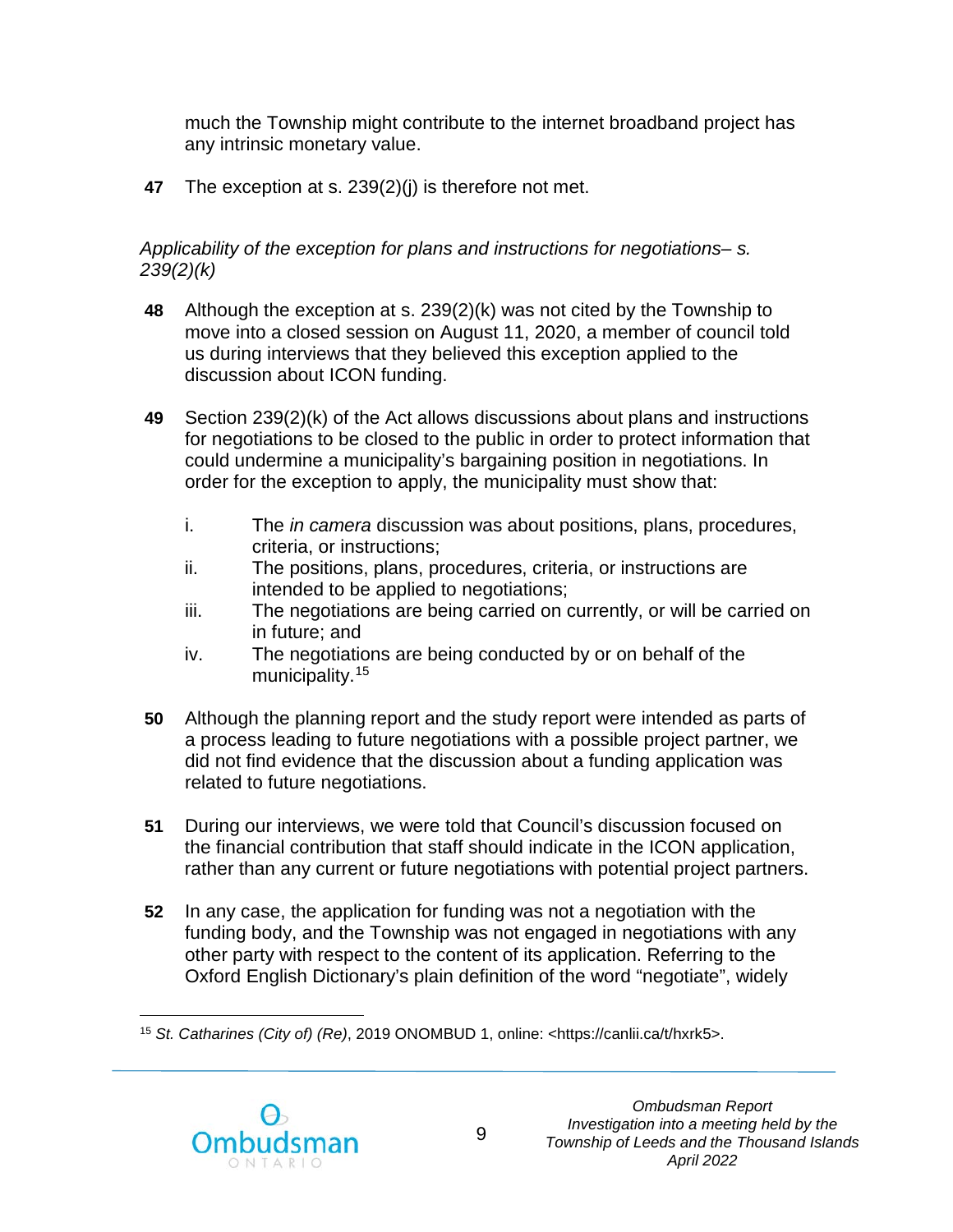accepted by courts in case law,<sup>[16](#page-10-0)</sup> to negotiate is "to confer (with another) for the purpose of arranging some matter by mutual agreement; to discuss a matter with a view to a settlement or compromise." On its face, merely indicating an amount of money for a funding application does not suggest any efforts to come to a "mutual agreement", to "settle" or to "compromise".

**53** This exception does not apply.

#### *Parsing the discussion*

- **54** Matters that would not usually fit within an exception can sometimes be discussed in closed session if the matters relate to a discussion on a single topic, and if splitting the information would require unreasonable interruption to the conversation.[17](#page-10-1) However, if the discussion can be separated, council is expected to return to open session for the portions of the discussion that do not fit within an open meeting exception.[18](#page-10-2)
- **55** In this case, the discussions relating to the study and the Township's detailed plans for its municipal internet broadband utility can be distinguished from the discussion relating to the ICON application funding and the amount council wished to contribute to the global cost of the project. Based on members' recollections of the meeting, the funding application was its own topic during the closed session, and was not interwoven with the rest of council's discussion. One member of council we interviewed even thought that the funding application had been discussed during the open portion of the meeting.
- **56** Council discussed the study report extensively in open session before closing the meeting to the public. The ICON application could have been raised as part of that discussion, so that the topics reserved for the closed meeting were limited to those that fit within one of the exceptions to the open meeting rules.

<span id="page-10-2"></span><sup>18</sup> *Plympton-Wyoming (Town of) (Re)*, 2021 ONOMBUD 4, online: <https://canlii.ca/t/jd49k>.



<span id="page-10-0"></span> $\overline{a}$ <sup>16</sup> See, for example: *Commercial Union Life Assurance Co of Canada v John Ingle Insurance Group Inc.*, (2002) 61 OR (3d) 296 (ON CA) (CanLII), online: <https://canlii.ca/t/1ct1s> at paras 52-53.

<span id="page-10-1"></span><sup>17</sup> *St.-Charles*, *supra* note 4 at para 28.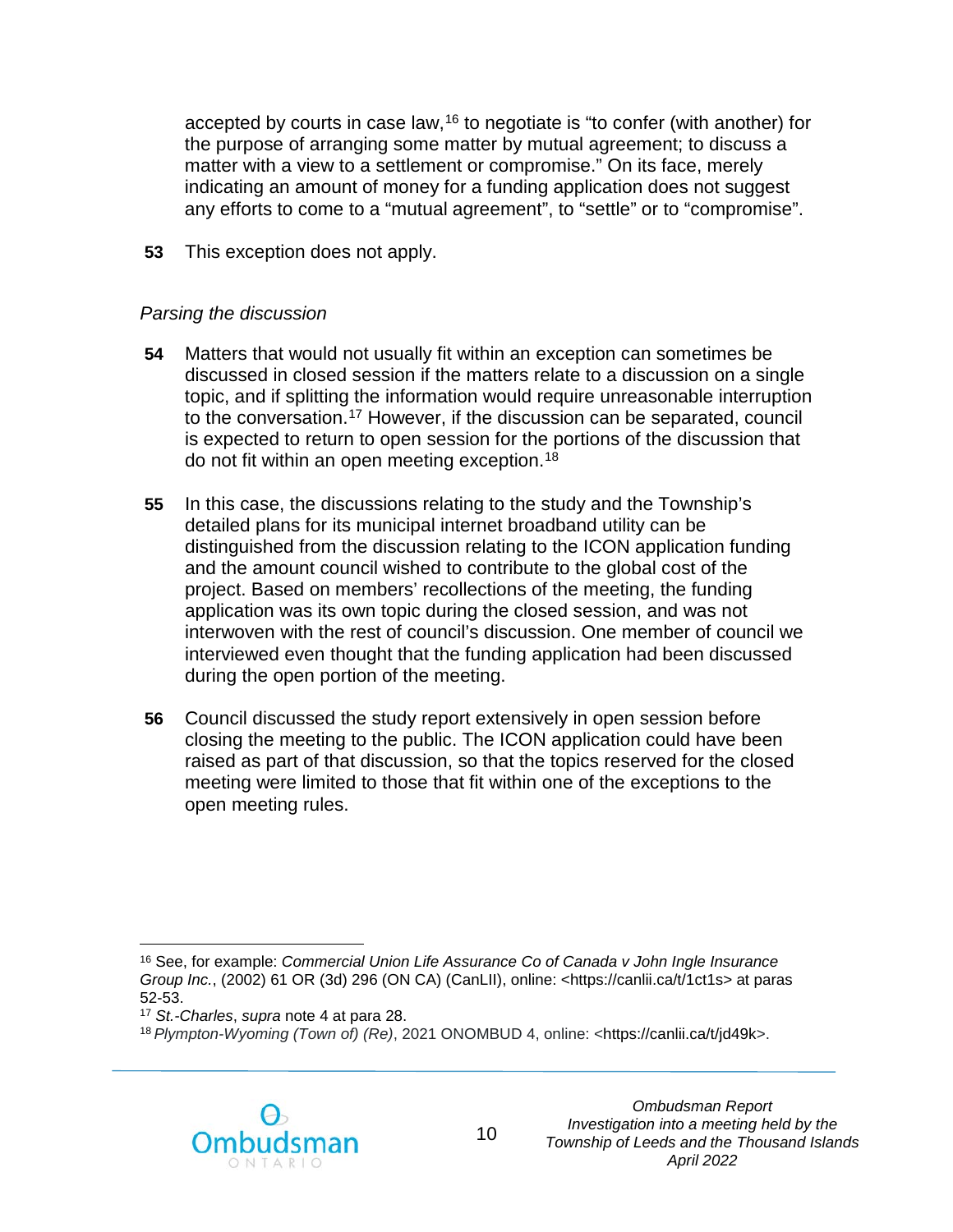#### Resolution to proceed *in camera* – s. 239(4)

- **57** Before moving into a closed session, the Act, at s. 239(4), requires municipalities to state by resolution in open session that a closed meeting will be held and the general nature of the matter to be considered. The general description should maximize the information available to the public without undermining the reason for excluding the public.<sup>[19](#page-11-0)</sup> I have also previously recommended that councils provide more substantive detail in resolutions authorizing closed sessions.[20](#page-11-1)
- **58** In this case, the agenda for the August 11, 2020 meeting only referenced the exceptions. No further information about the proposed discussion topics was provided in the resolution.
- **59** The Township failed to meet its obligation to provide the general nature of the matter to be discussed in the resolution to go into closed session. This is particularly unfortunate considering that I have addressed this issue with the Township in the past.  $21$

Voting in closed session

- **60** Section 239(6) of the Act permits a municipality to hold a vote in closed session if the meeting discussion fits within an exception to the Act, and if the vote is for a procedural matter or for giving directions or instructions to municipal staff. For the purposes of the open meeting rules, reaching a consensus is considered to be a vote.<sup>[22](#page-11-3)</sup>
- **61** Before the August 11, 2020 meeting was closed to the public, council provided direction to staff to seek a project partner for the implementation of the broadband network. This vote is recorded in the open session meeting minutes. The direction to staff did not provide any detail about the financial contribution of the Township.
- **62** Our interviews revealed that after discussing the cost of the project during the closed meeting, council discussed applying for ICON funding and considered how much money the Township would contribute if the funding were obtained. It was suggested that the Township should indicate a

<span id="page-11-3"></span><span id="page-11-2"></span><sup>22</sup> *South Bruce Peninsula (Town of) (Re)*, 2015 ONOMBUD 25, online: <https://canlii.ca/t/gtp6t>.



<span id="page-11-1"></span><span id="page-11-0"></span> $\overline{a}$ <sup>19</sup> *Farber v Kingston (City)*, 2007 ONCA 173 (CanLII) at para 21, online: <https://canlii.ca/t/1qtzl>. <sup>20</sup> *Kirkland Lake (Town of) (Re)*, 2021 ONOMBUD 12 at para 39, online: [<https://canlii.ca/t/jgvld>](https://canlii.ca/t/jgvld). <sup>21</sup> Letter from the Ombudsman to the Township of Leeds and the Thousand Islands (8 September 2016), online: <https://www.ombudsman.on.ca/resources/reports-and-case-summaries/municipalmeetings/2016/township-of-leeds-and-the-thousand-islands-en>.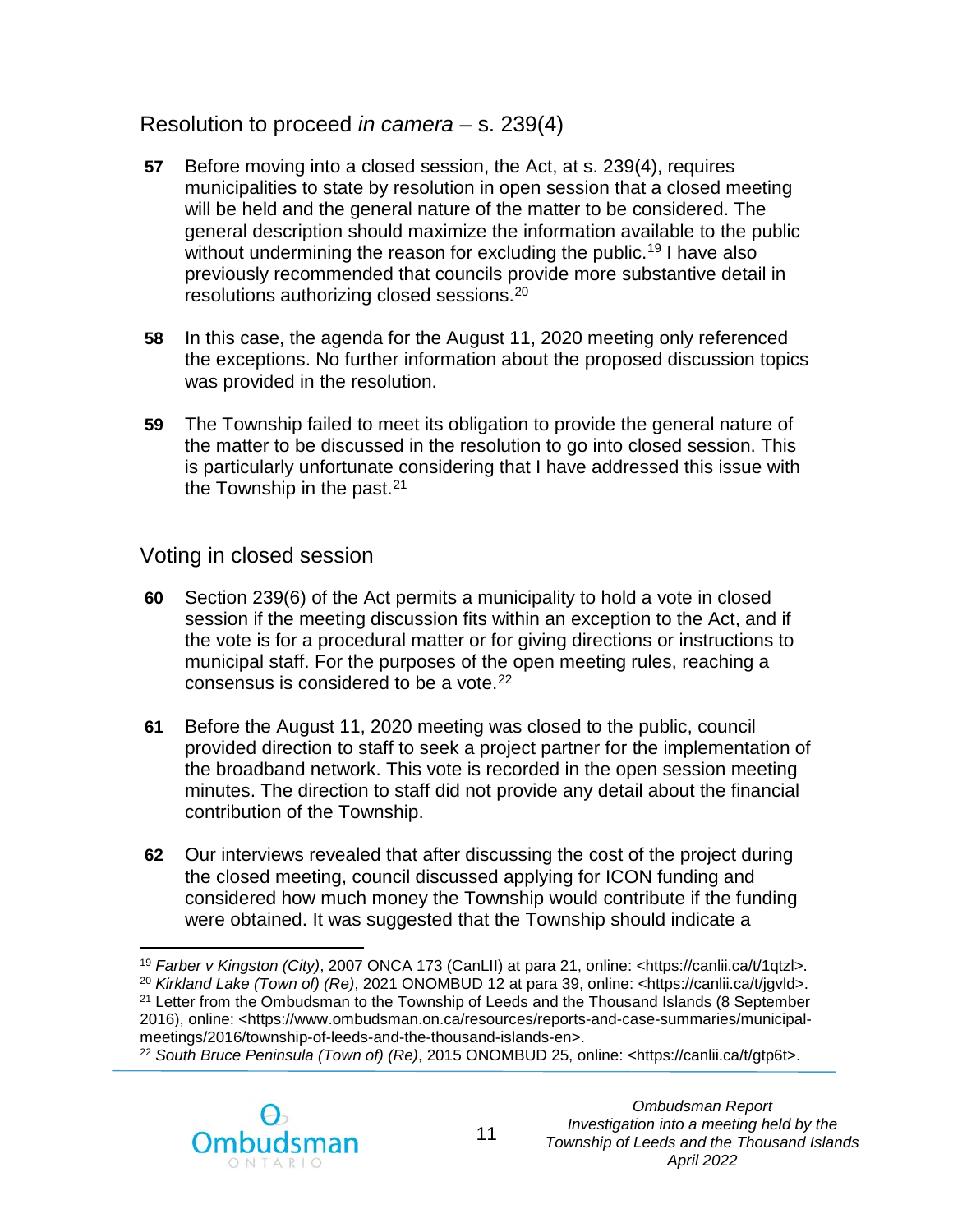commitment of \$3 million, or 10% of the total cost of the project, subject to conditions, on the application. No objections were expressed and a vote by consensus occurred.

- **63** The Township's ICON funding application included a \$3 million municipal contribution when it was submitted one week later. We were told that council did not discuss the Township's financial contribution again following the closed meeting, indicating that staff believed council had reached a consensus and provided direction as to the content of the application.
- **64** As the discussion related to the ICON application did not come within any open meeting exception, council was not permitted to hold any vote in this portion of the closed session.

# **Opinion**

- **65** Council for the Township of Leeds and the Thousand Islands did not contravene the *Municipal Act, 2001* on August 11, 2020 when it went *in camera* to discuss the report for the study it had commissioned regarding a broadband internet network. The discussion fell within the closed meeting exception for information belonging to the municipality at s. 239(2)(j) of the Act.
- **66** Council did violate the Act on August 11, 2020 when it discussed a funding application and the related financial contribution of the municipality in closed session. As this portion of the discussion did not fit within any of the exceptions to the open meeting rules, council also contravened the Act when it directed staff, by consensus, regarding the content of the funding application.
- **67** Council for the Township of Leeds and the Thousand Islands contravened s. 239(4) of the Act on August 11, 2020 when it failed to state by resolution the general nature of matters to be considered *in camera*.

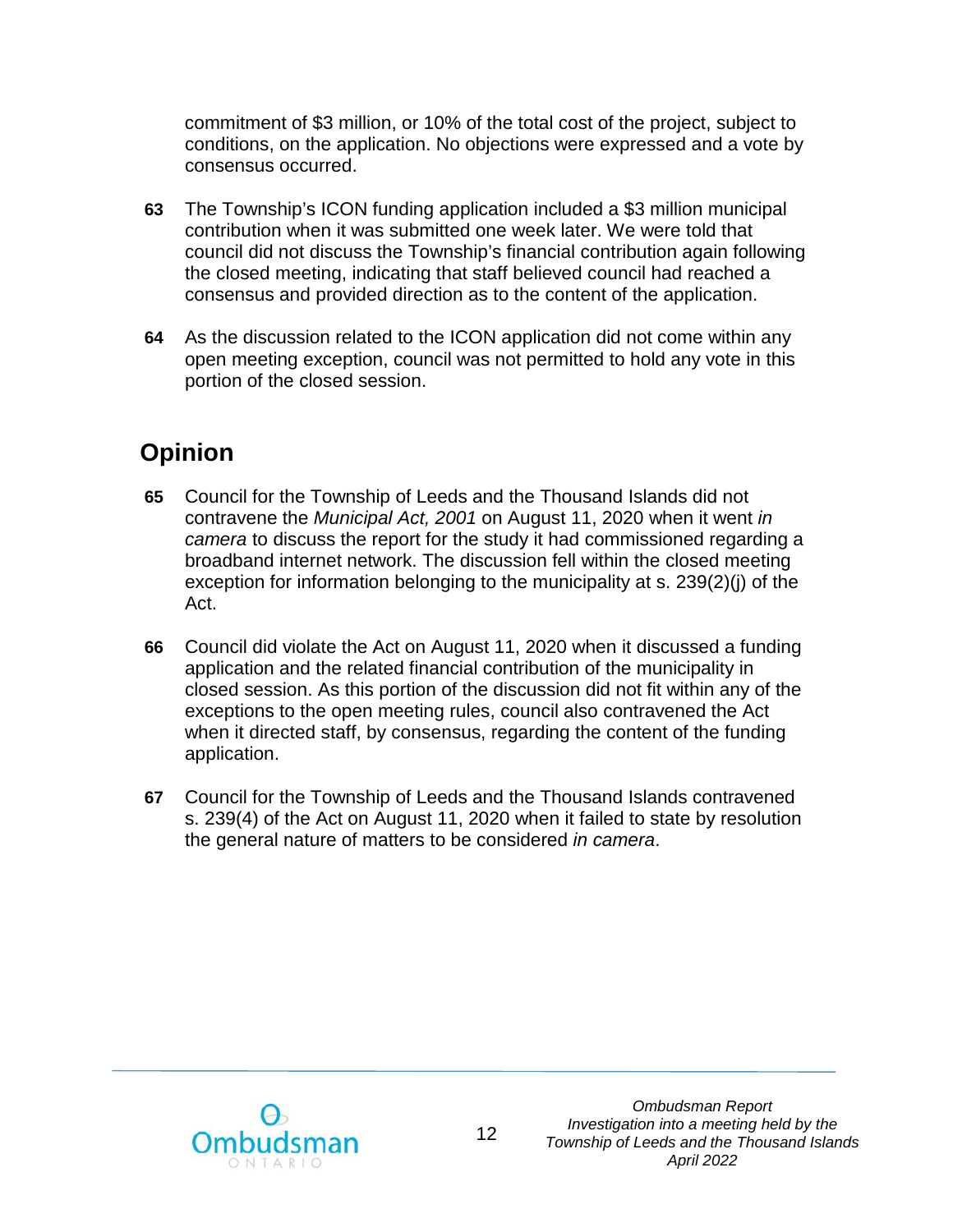### **Recommendations**

**68** I make the following recommendations to assist the Township of Leeds and the Thousand Islands in fulfilling its obligations under the Act and enhancing the transparency of its meetings:

#### **Recommendation 1**

**All members of council for the Township should be vigilant in adhering to their individual and collective obligation to ensure that the municipality complies with its responsibilities under the** *Municipal Act, 2001* **and its procedure by-law.**

#### **Recommendation 2**

**The Township of Leeds and the Thousand Islands should ensure that no subject is discussed in closed session unless it clearly comes within one of the statutory exceptions to the open meeting requirements.**

#### **Recommendation 3**

**The Township of Leeds and the Thousand Islands should ensure that its** *in camera* **votes, including a vote by consensus, comply with s. 239(6) of the Act. In order for council to vote in closed session, it must meet the requirements under s. 239(6) and the meeting must have been properly closed.**

#### **Recommendation 4**

**When proceeding** *in camera***, the Township of Leeds and the Thousand Islands should pass a resolution that clearly sets out the fact of the closed meeting and the general nature of the matters to be discussed.**

## **Report**

**69** Council for the Township of Leeds and the Thousand Islands was given the opportunity to review a preliminary version of this report and provide comments to my Office. Due to restrictions in place related to COVID-19, some adjustments were made to the normal preliminary review process and we thank council and staff for their co-operation and flexibility. All comments we received were considered in the preparation of this final report.